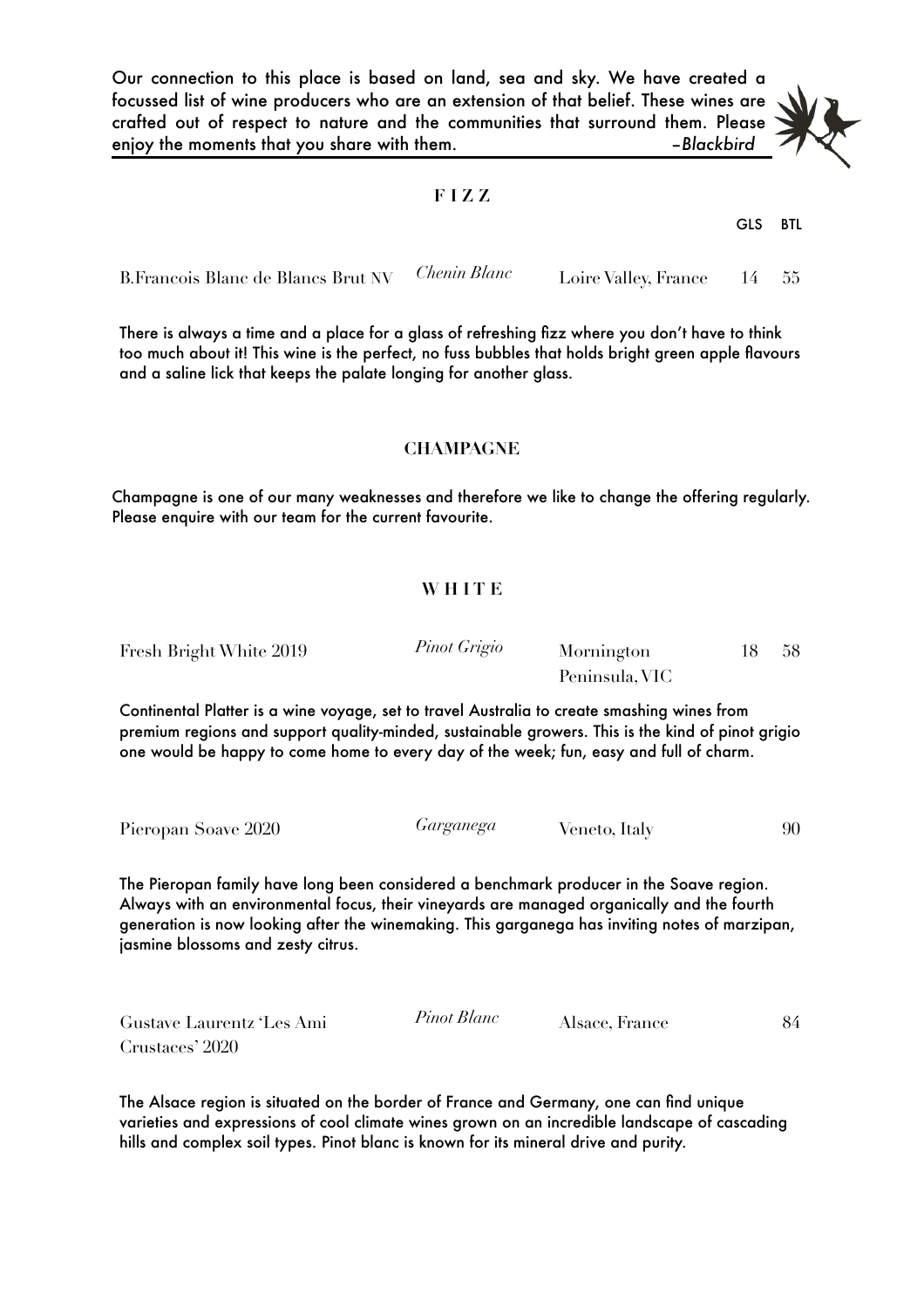Smallfry 2021 (natural/biodynamic)

Suzi and Wayne are viticulturalists turned vignerons who have taken the opportunity to turn their beautiful, biodynamically farmed fruit into unique wines of their own. Their riesling was planted in the late 90's and has been incredibly cared for since. This wine is a lime-zesty and dry example of profound Australian riesling.

Howard Park 2019 *Chardonnay* Margaret River, WA 95

Known for producing quality expressions of the beloved chardonnay grape, Howard Park carefully selects this fruit from the southern reaches of Margaret River. The area provides the perfect environment for a long growing season, allowing for a wine of richness and balance.

# **R O S É**

Chateau Castel des Maures 2020 *Grenache Blend* Provence, France 88

In a tiny Mediterranean town along the edge of the Maures forest is Chateau Castel des Maures. The domain produces an exceptional rosé from a traditional Provence blend of grenache, cinsault and syrah. It is coastal summer trapped in a glass, reminiscent of exactly where you sit at this very moment.

### **R E D**

Mac Forbes 'Yarra Junction' 2018 *Pinot Noir* Yarra Valley, VIC 95

Not only is he one of Australia's most loved wine makers, he is deeply passionate about the vineyards he works with across the Yarra Valley, making wines sensitive to their soil and site. The 'Yarra Junction' pinot noir is lightly perfumed and finely woven wine with an intense brooding flavour. Open first and enjoy a glass of bubbles while you wait for this wine to truly dance.

Toscolo Chianti DOCG 2017 *Sangiovese* Tuscany, Italy 19 68

Tuscany is a region that has a warmth that exists in the long summer days, terracotta topped roofs and deliciously concentrated wine. This Chianti is a labour of love from Neil and Maria Empson – sangiovese of fine structure, savoury earthiness and rich red fruits.